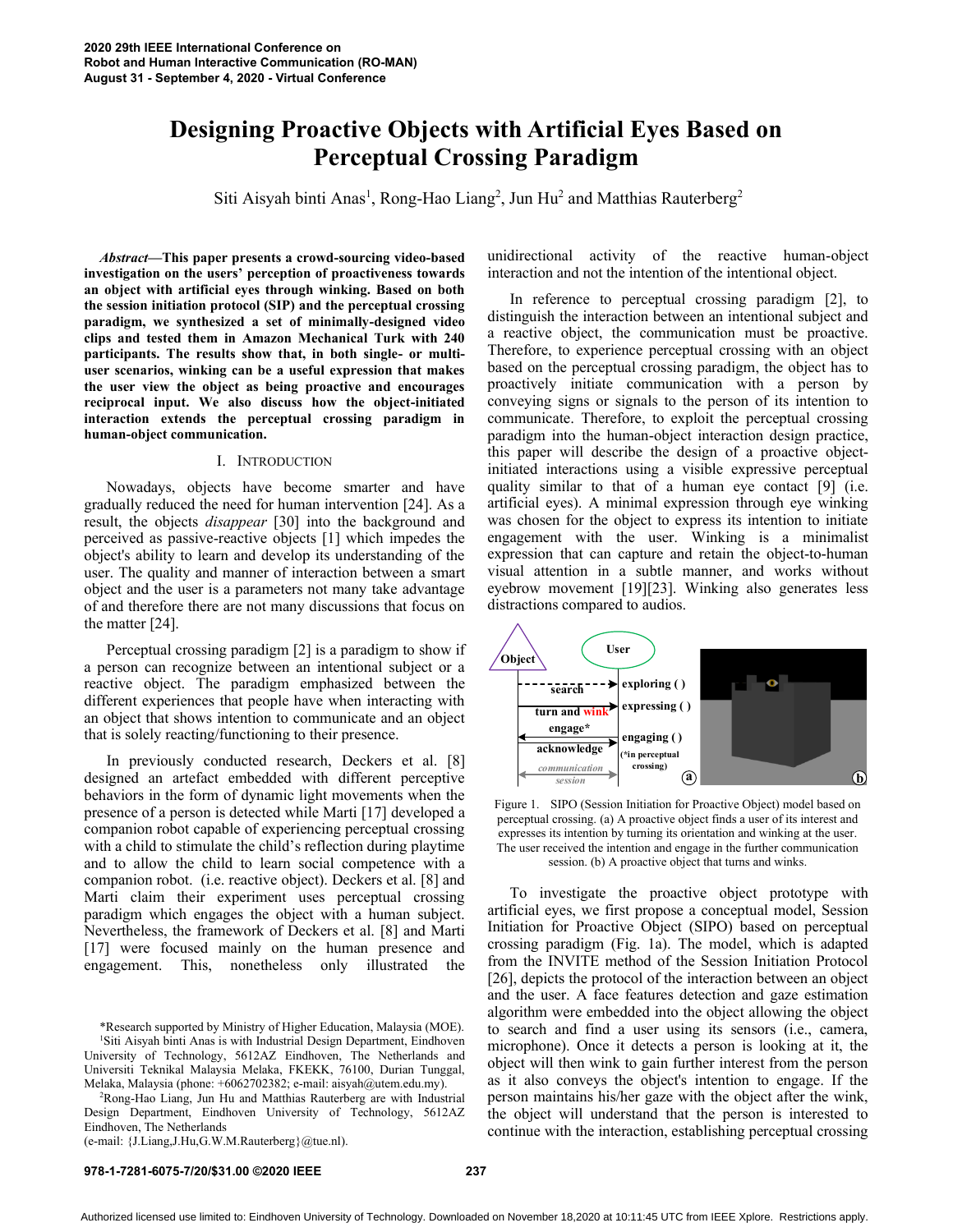and the communication session starts. The user is able to terminate the session at any point of the communication.

Based on the SIPO model, an artefact with gender-neutral primitive shape and a pair of expressive gender-neutral cartoonish eyes placed on the top of a primitive shape to avoid the impact of gender stereotyping [5] was developed as shown in Fig. 1(b). To look at its user, the black box orients its body and look to the front instead of rolling its eyes to avoid the accidental negative expressions. It also blinks periodically to keep its appearances natural. To understand the affect of winking to users' perception, a crowd-sourcing video-based user study using Amazon Mechanical Turk (MTurk) was conducted [21]. It enables us to reach a large group of audience which will produce results with cognitive diversity. In the video clips, minimal expression was deliberately used to keep the user's focus on the expression rather than other cultural symbols, as shown in Fig. 1(b).

We synthesized 10 video clips that included single- and multi-user scenarios with or without blinking, and tested them with 240 participants in MTurk. The quantitative results show that, in general, the participants perceived winking to be significantly more proactive than the non-winking video clips, regardless of how many users were in the scenario and how the object turned to the users. Based on the findings, we discuss the limitations and further generalizations to inform future research directions.

## II. DESIGN AND IMPLEMENTATION

#### *A. The SIPO Interaction Model*

The state and state change of the object is described in state diagram as shown in Fig. 2. The state diagram is a complement of the protocol diagram shown in Fig. 1(a). A proactive object in its idle state before moving to the 1) exploring state by searching for a user of interest. Once found, it moves to the 2) expressing state and show its intention. It then moves to the 3) engaging state when the user gives reciprocal input (e.g., looks back, vocally responds to it, turns toward the object) within a time threshold, T. Only then perceptual crossing is then established and the communication session starts. The object 4) terminates the communication when the user ignores the signal of the object, or when the user decides to terminate the communication yielding the response time  $t_r > T$ . After a session is terminated, the object will continue to explore the environment.



Figure 2. State diagram of the SIPO model (t<sub>r</sub>: response time of the user).

## *B. Proof-of-Concept Implementation and Example Scenario*

To illustrate the application, we choose an everyday object for implementation of a proof-of-concept prototype (e.g., [4][7][15]). Productivity studies suggest that periodically taking a proper break (such as 52 minutes of work followed by a break of 17 minutes) [25] is good for a worker's health and productivity at work. We therefore implement a proactive coffee machine that can remind workers when it is a suitable time for a coffee break.

# *1) Expressive Perceptual Quality*

To enable perceptual crossing, we need to embed at least one perceptual quality into an artefact to make it perceivable by users. Of the possible modalities of perceptual qualities, we choose a visual approach as it is less obtrusive to the environment than sound. For rich expressivity, we chose eyes as the perceptual quality. The reason for is two-fold: firstly, it is natural for people to engage in social interaction by making eye contact, and secondly, eyes are expressive in terms of signaling interest to people. Some conventional smart things such as Furby<sup>1</sup> and Cabbage Patch Kids<sup>2</sup>, interactive electronic toys and the Ulo smart surveillance camera<sup>3</sup> have also embedded animated eyes into their expressions. Embedding a pair of eyes into an object allows it to engage people's social interaction skills in human-object interactions.

#### *2) Expressing Intentions*

The intention can be enhanced by eye gestures. A single wink is a common signal that could mean a silent agreement between two people, and is usually a friendly gesture implying a degree of intimacy [3]. The simplest way to realise a wink is through a longer blink in one eye, and the duration of winking must be noticeably longer than normal blinking so that people can recognize it. After the user is engaged, the object can also dilate the pupil as a subtle acknowledgement and continue gazing at the user. The intention of initiative taking should be expressed by paying attention to a person. Based on the body formation theory [27], this attention can be expressed by turning to someone to look straight at him/her (body movement).

#### *3) Implementation*

Fig. 3 shows the prototype design with a pair of electronic animated eyes attached at the top. A mechanical rotating plate is placed at the bottom to control its body orientation. An Omron HVC-P2 multi-function image sensor module, a compact sensor module that natively supports face detection and gaze estimation, is used to search for users and identify their engagement. A Teensy3.2 microcontroller is used for signal processing. The machine is covered with fabric to hide the buttons, which might tempt the users to push them. The mechanical rotating plate and the image sensor are both wellhidden to avoid distracting the users' attention during interaction with the object.

Fig. 4 shows how the coffee machine initiate the session. The coffee machine explores the environment for people using face tracking, which indicates the number of faces detected and the respective pixel position,  $p_i(x,y)$  of each face  $i$ . Based on  $p_i$ , a linear function is used to estimate the angle  $\theta_i$  between the sensor module and each face *i* and to identify the nearest neighbour as a user of interest  $U=i$ . The coffee machine then shows its intention by either turning its body to the angle  $\theta_U$  or simply by rolling its animated eyes towards the direction of  $\theta_U$  if possible. It may then wink at the user as

<sup>1</sup> https://furby.hasbro.com/en-us

<sup>2</sup> https://cabbagepatchkids.com/

<sup>3</sup> https://mu-design.lu/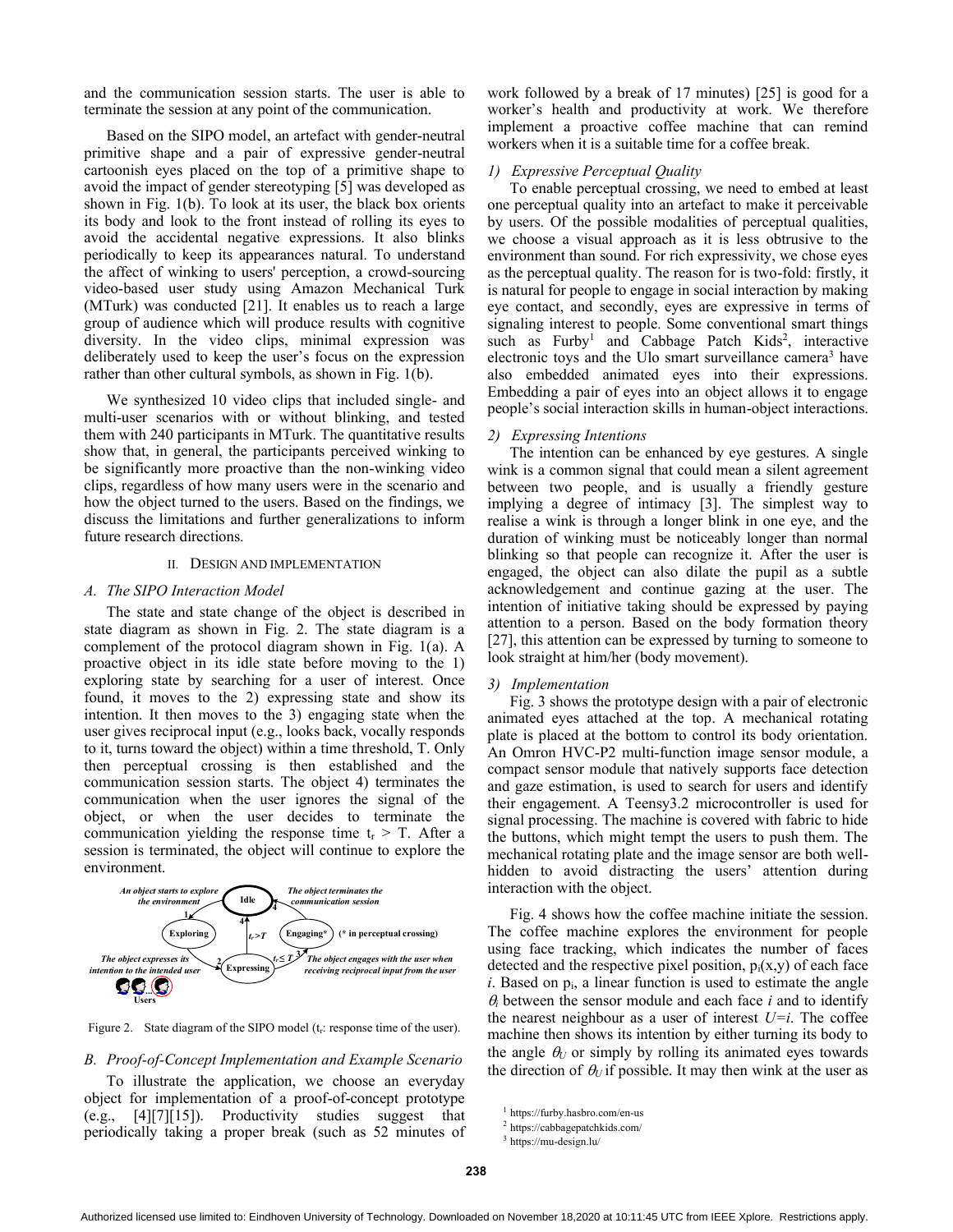a friendly invitation, as shown in Fig. 5a. Since the direction of gaze of the user *U* can also be obtained from the imaging sensor, the gaze engagement of the user *U* can also be detected. If the coffee machine finds that *U* is looking back, it dilates its pupils as a subtle acknowledgement and continues to gaze at *U* to maintain the engagement, as shown in Fig. 5b. As investigated by Sejima et al. [28], in human-human communication, a person who dominantly in control of the interaction, their pupillary area will enlarge about 1.5 times. This finding showed that the pupil response has relationships in human-human communication. Therefore, pupil dilation can be used as a signal for maintaining engagement.



Figure 3. Prototype design of the proactive object.



Figure 4. Initiating a session: (a) an idle coffee machine searches for potential users; (b) turns to a user of interest; (c) looks straight; and (d) winks at him.



Figure 5. Eye expressions: (a) winking; (b) pupil dilation.

After the connection established through perceptual crossing, the user can decide whether to communicate with

the coffee machine using a supported modality, such as using voice commands as input, or to terminate the session of his or her own will. Notably, when the coffee machine finds that *U*  is ignoring the invitation by not looking back, it turns to another nearby user and tries to establish a conversation. If it finds that no one has an interest in having a cup of coffee, it hibernates by turning its eyes off until the next coffee break, as shown in Fig. 6.



Figure 6. Terminating a session: (a) the user of interest looks away, so the coffee machine (b) turns to the next user of interest.

### III. EVALUATION

We choose to evaluate this design through a video-based study based on crowd-sourcing for several reasons. First, crowd-sourcing presents an effective paradigm that enables us to gain results from a large group in such a way as to maximise cognitive diversity [11] [13] and enhance group performance [21]. Second, crowd-sourcing has comparable validity to that of a real-world study in terms of testing the graphical design [11] and the results obtained here were also comparable to laboratory studies [11]. Last but not least, representation of future design in the form of video has been proven to be one of the best ways to gather the possible varieties of participants' responses to which they have no direct experience about it [20].

The main assumption of this approach is that participants' reactions to videos provide an efficient way to capture how they would perceive an actual object, similar to previous work (e.g., [14][22]). Moreover, video-based study allows us to exclude unwanted environmental factors and to control the experimental parameters in order to precisely retain the validity of the designed object.

## *A. Video Synthesis*

We tested the basic *Motion+gaze* expressions, *turn (T)* and *wink (W)*, in both single-user (*SU*) and two-user (*TU*) scenarios, where *TU* can be considered a basic multi-user scenario. Since the multi-user scenario involved three entities in a triadic interaction, we acknowledge Box as the main entity wanting to initiate an interaction with either the user (who sees the Box's actions from a first-person viewpoint) or the white figurine (who sees the Box's actions from a third-person viewpoint). In *SU*, Box expresses its intention to engage with the participant. Two possible expressions were therefore tested: 1)  $SU(T_I, S_I)$ : turning toward the participant without winking, and 2)  $SU(T_1, W_1, S_1)$ : turning towards the participant and winking. Each of these expressions were followed with a *stare (S)* to maintain the engagement.

In *TU*, Box expressed its intention to engage either the participant or the third person. In addition to the cases in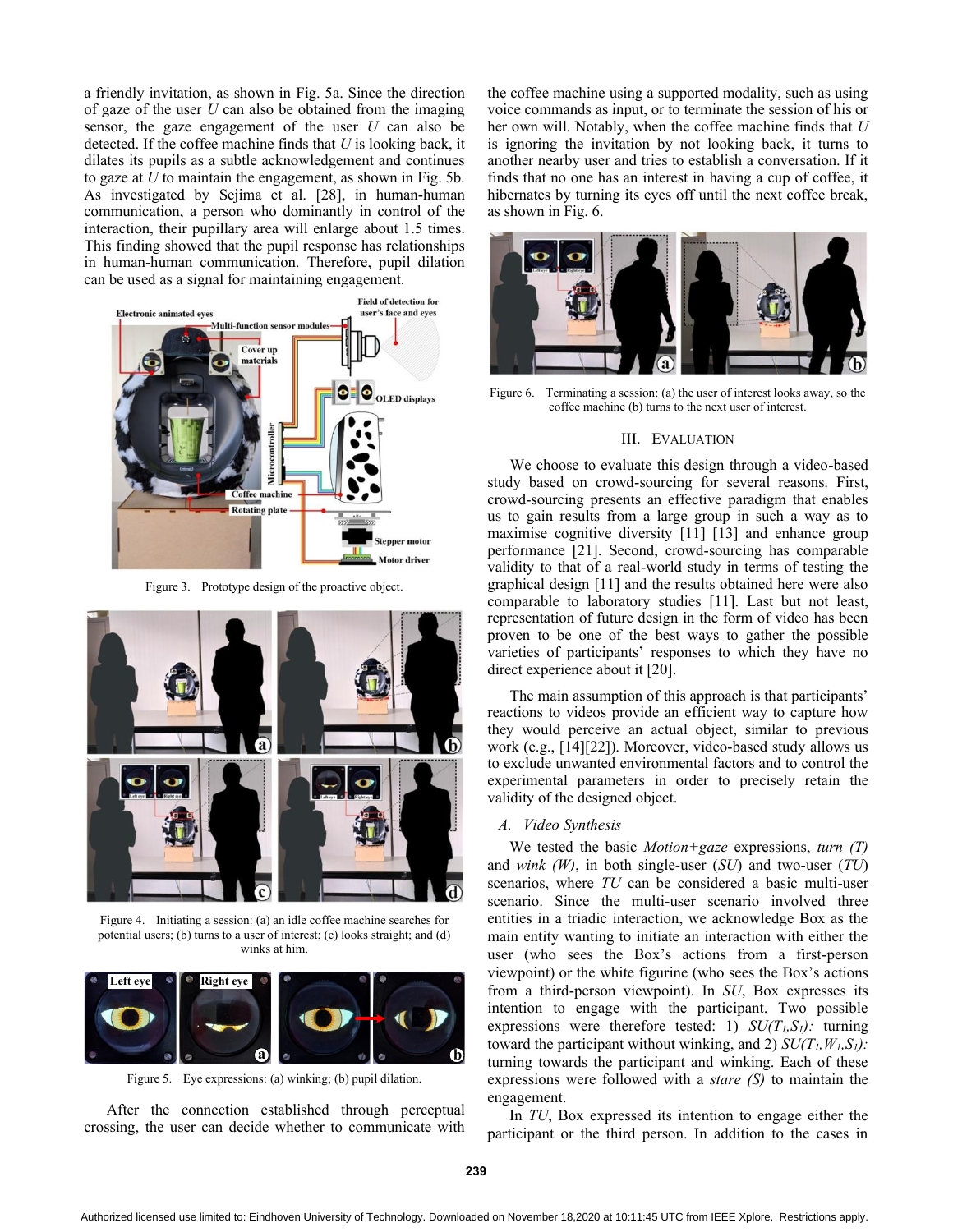

Figure 8. Video animations for two-user scenario

which Box turned to the intended participant directly with a wink  $(TU_1(T_1, W_1, S_1), TU_3(T_3, W_3, S_3))$  or without a wink  $(TU_1(T_1, S_1), TU_3(T_3, S_3))$ , it was also interesting to see how people felt if the object also turned to another participant before turning to the intended participant (the other four cases). Hence, a total of eight expressions were tested. Each expression was followed by a *stare (S)* to maintain the engagement.

| TABLE I. | TIMING DIAGRAM AND SEQUENCE OF BEHAVIORS IN |
|----------|---------------------------------------------|
|          | SINGLE-USER AND TWO-USER SCENARIOS.         |

| <b>Scenarios</b>              | <b>Sequence of</b><br>behaviors                                                                                                                                                                                                                                                                                                                                                                                                                                                    | Interpretation             |
|-------------------------------|------------------------------------------------------------------------------------------------------------------------------------------------------------------------------------------------------------------------------------------------------------------------------------------------------------------------------------------------------------------------------------------------------------------------------------------------------------------------------------|----------------------------|
| Single user                   | $\lceil \tilde{G} \rceil$<br>$\widehat{\textbf{T}_1}$                                                                                                                                                                                                                                                                                                                                                                                                                              | $SU(T_l,S_l)$              |
|                               | $\frac{1}{\binom{1}{1}} \binom{1}{\binom{N}{2}} \binom{1}{\binom{S_{1}}{S_{1}}}$<br>$\lbrack \mathring{\oplus}\rbrack$                                                                                                                                                                                                                                                                                                                                                             | $SU(T_I, W_I, S_I)$        |
| Two users                     | $\begin{bmatrix} 1.5 \\ 1.5 \end{bmatrix}$ $\begin{bmatrix} 1.5 \\ 0.5 \end{bmatrix}$ $\begin{bmatrix} 1.5 \\ 5. \end{bmatrix}$<br>$\left(\widehat{T_{3}}\right)$<br>$\mathbf{I}$                                                                                                                                                                                                                                                                                                  | $TU_I(T_3,T_I,W_I,S_I)$    |
| (Object)<br>initiating        | $\begin{bmatrix} 1\,\mathbf{s} \ \hline \mathbf{r} \ \hline \mathbf{r} \ \hline \mathbf{r} \ \hline \mathbf{r} \ \hline \mathbf{r} \ \hline \mathbf{r} \ \hline \mathbf{r} \ \hline \mathbf{r} \ \hline \mathbf{r} \ \hline \mathbf{r} \ \hline \mathbf{r} \ \hline \mathbf{r} \ \hline \mathbf{r} \ \hline \mathbf{r} \ \hline \mathbf{r} \ \hline \mathbf{r} \ \hline \mathbf{r} \ \hline \mathbf{r} \ \hline \mathbf{r} \ \hline \mathbf{r} \ \hline \math$<br>$\tilde{\Gamma}$ | $TU_I(T_3,T_I,S_I)$        |
| interaction<br>with the first | $\left(\widehat{\mathbf{W}}_{1}\right)$<br>$\vec{1}$<br>$(\mathbf{s}_1)$<br>$T_1$                                                                                                                                                                                                                                                                                                                                                                                                  | $TU_I(T_I, W_I, S_I)$      |
| person)                       | $\overline{s_i}$<br>$T_1$                                                                                                                                                                                                                                                                                                                                                                                                                                                          | $TU_I(T_I,S_I)$            |
| Two users                     | $T_1$ $(T_3)$<br>$\left(\widehat{\mathbf{W}}_3\right)$<br>$\mathbf{I}$                                                                                                                                                                                                                                                                                                                                                                                                             | $TU_3(T_1, T_3, W_3, S_3)$ |
| (Object<br>initiating         | $\left( \widehat{T_{3}}\right)$<br>$\binom{S_3}{}$<br>T<br>$\left[\text{T}_1\right]$                                                                                                                                                                                                                                                                                                                                                                                               | $TU_3(T_1, T_3, S_3)$      |
| interaction<br>with the third | $\overline{\binom{s}{s}}$<br>$\widehat{\mathrm{T}_{3}}$<br>$\left(\widehat{\mathbf{W}}_{3}\right)$<br>$\mathbf{I}$                                                                                                                                                                                                                                                                                                                                                                 | $TU_3(T_3, W_3, S_3)$      |
| person)                       |                                                                                                                                                                                                                                                                                                                                                                                                                                                                                    | $TU_3(T_3, S_3)$           |

Table I shows the timing diagrams to illustrate the sequence of behaviours for each scenario in Fig. 7 and Fig. 8. For each video, the idle behaviour was set to 3 *s*, whereas the other behaviours (turn, wink, and stare) were set to 1 *s*. The durations within and between natural eye blinking were set to 200 *ms* and 2-3 *s*, respectively, to avoid any confusion between winking and blinking.

## *B. Participants*

A total of 240 participants were recruited from Amazon Mechanical Turk. The participants were evenly separated into two 120-participant groups, A and B.

## *C. Procedures*

Each participant was required to watch a total of six videos, where two videos in *SU* and four videos in *TU*. Each participant first watched the two videos in *SU* and then watched a set of four videos in *TU*. Before participants started to observe the videos, they read a set of instructions that introduced the purpose of the study and explained the meaning of proactive and reactive behaviour using examples of preference functions [18]. Also mentioned in the instructions were the user as the first person, the abstract white figurine as the third person and the Box as the interactor, who wants to interact with either the first or the third person. All video clips have a video cover image of the Box gazing at the participant (Fig. 9). Before pressing the play button, participants were instructed to position themselves at a distance at which they could engage in eyeto-eye interaction with the Box. After watching the video, they were asked to give a response to it before moving to the next step. After approval, compensation of USD\$2.50 was given to each participant who submitted a completed survey.



Figure 9. Video cover image in single-user (left) and two-user (right) scenarios.

## *D. Task and Stimuli*

Of the 10 video clips, the eight videos in *TU* were split into two sets. One set was related to initiating interaction with the participant  $(TU_I)$  while the other was related to initiating interaction with the third person  $(TU_3)$ .  $TU_1$  and  $TU_3$  were assigned to groups A and B, respectively. This is to avoid the participants rated the interaction that is intended toward them more favourable than interaction that is intended toward the third person if the same participants are being asked to evaluate both  $TU_I$  and  $TU_3$ . Apart from that, the 2 *(SU)*  $\times$  4  $(TU) \times 2$  group = 16 conditions were tested and counterbalanced using Latin Square, so that the betweengroup ordering effects in both *SU* and *TU* were eliminated. For instance, 120 (out of 240) participants watched *SU(T1,S1)* as the first video and the other 120 watched  $SU(T_I, W_I, S_I)$  as the second.

#### *E. Measurement*

Each participant was given a seven-point Likert scale of proactive-reactive measures, where a score of 7 stands for 'very proactive' and 1 stands for 'very reactive'. Along with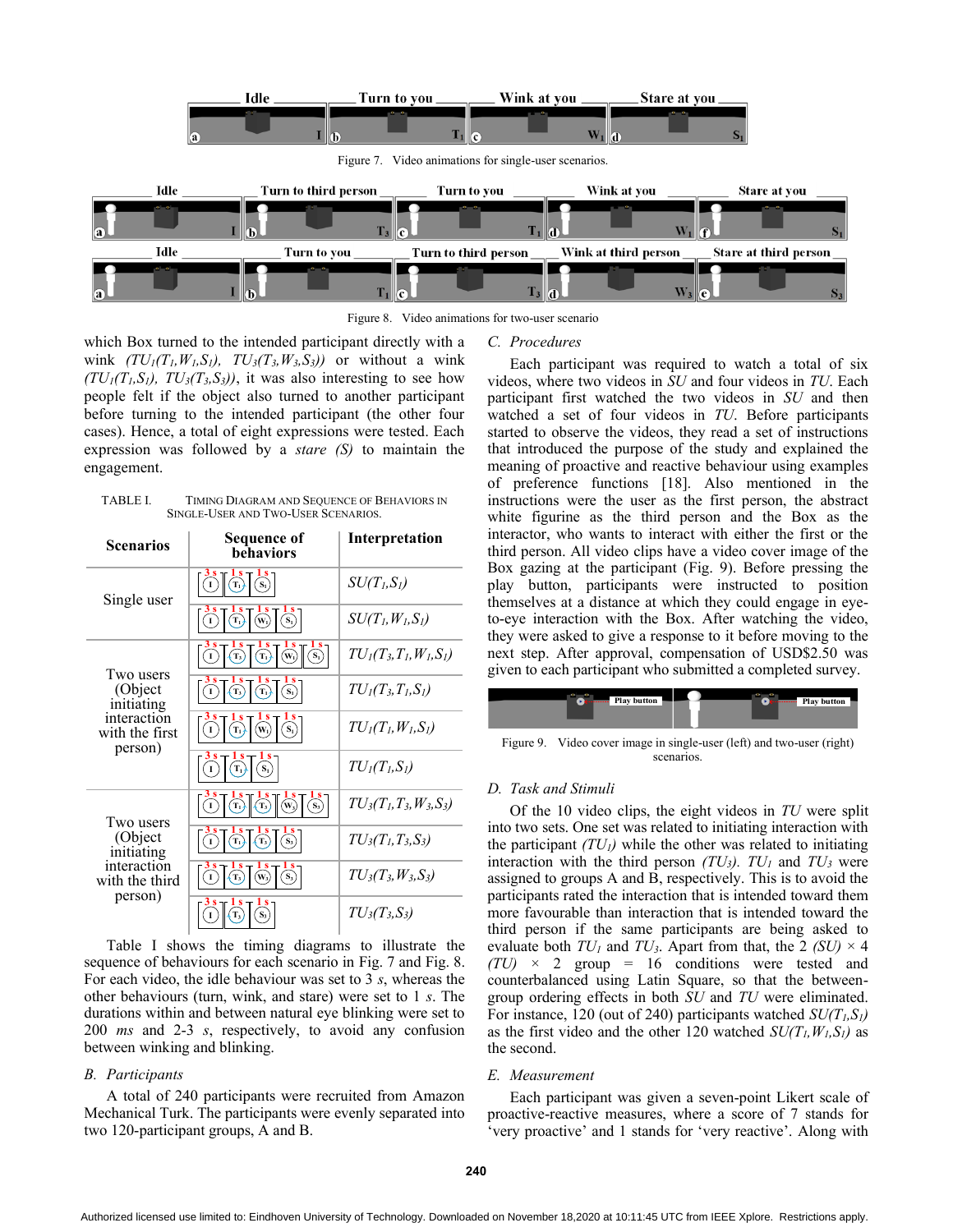the rating, each participant was also required to provide an explanation of at least one sentence to each question about the reason for the rating given.

#### IV. RESULTS

TABLE II. STATISTICS FOR THE PARTICIPANTS' RESPONSES TO THE SEVEN-POINT SCALED LIKERT PROACTIVE-REACTIVE MEASURE IN THE CROWDSOURCING STUDY. WINK-RELATED RESULTS ARE HIGHLIGHTED.



Figure 10. Diverging stack bar chart of participants' responses to the sevenpoint Likert proactive-reactive measure. Wink-related results are highlighted by an asterisk (\*): significant difference (*p*<.05), insignificant difference  $(p>=0.05)$ .

A summary of the crowdsourcing study results is given in Table II and Fig. 10. In this section, we describe the quantitative results obtained from the proactive-reactive measure and then discuss the qualitative findings from the user's explanations.

# *A. Quantitative Results*

## *1) Winking is Generally Considered Proactive*

In *SU*, the results of the Shapiro-Wilk test indicated that the distribution of ratings was not statistically normal in both videos (p>0.05). The results of a Mann-Whitney U test showed that the rating of  $SU(T_I, W_I, S_I)$  (Mdn=5,SD=1.91) was significantly higher  $(Z=-4.13, p<0.05)$  than  $SU(T_1, S_1)$ *(Mdn=3.5,SD=2.15)*. Fig. 10 shows that 64% of the participants in  $SU(T_I, W_I, S_I)$  rated winking as a proactive behavior, compared to only 39% in  $SU(T_l, S_l)$  who rated the object that stared at them as being proactive. The answers for the first video regarding the first impressions of the participants also concurred with this result. The results of a Mann-Whitney U test showed that the participants who watched  $SU(T_1, W_1, S_3)$  (Mdn=5, SD=1.86) first also rated it significantly higher *(Z=–2.07, p<0.05)* than those who started from  $SU(T_l, S_l)$  (Mdn=4, SD=2.15). Fig. 10 shows that for the first impression, 63% of the participants in  $SU(T_I, W_I, S_3)$  found the object to be proactive when it winked at them, whereas in  $SU(T_I, S_I)$ , the participants were equally inclined to rate the Box as being proactive or reactive (48% for each).

In *TU*, the results of the Shapiro-Wilk test indicated that the distribution of ratings was not statistically normal in all eight videos  $(p<0.05)$ , and the results of a Mann-Whitney U test showed that the rating of all videos with a wink  $\mathbb{W}$ (*Mdn=5,SD=2.08*) was significantly higher *(Z=4.02,p<0.05)* than all videos without a wink  $W$  (*Mdn*=4, *SD*=2.03). Based on the Likert scale shown in Fig. 10, 60% of the participants rated the object with a wink  $\mathbb{W}$  as slightly to strongly proactive, compared to 35% who perceived winking as a reactive behaviour (rating scale between 1–3). Without a wink  $W$ , 48% of the participants experienced staring as a reactive behaviour, while 44% of them considered the object to be proactive. Collectively, the results suggest that a proactive object that winks makes the user see it as more proactive than one that does not wink.

## *2) Making More Turns Does Not Affect the Perception*

In *TU*, the results of a Mann-Whitney U test show no significant difference *(Z=1.57,p=0.12>0.05)* between turning to each participant  $\binom{n}{k}$  (*Mdn*=5, *SD*=2.12) and turning only to the user of interest  $\bigcup_{n=1}^{\infty} (Mdn=4, SD=2.03)$ . Fig. 10 reveals that 54% of the participants in  $\binom{TT}{T}$  perceived the object that acknowledged both participants as being proactive, whereas 41% of them considered making more turns to be reactive behaviours. A total of 49% of the participants who experienced fewer turns  $\cup$  reported the object as being proactive, while 43% reported the object as being reactive. In summary, the results suggest that making fewer or more turns does not influence the participants' rating score to infer the object as more proactive or reactive. Therefore, regardless of winking, making one more turn does not make the object appear more proactive. Considering making more turns in multi-user scenarios could increase the time in turn taking, directly turn to the user of interest is more time-saving.

## *3) First and Third Person Perceived Similar Proactiveness*

In *TU*, the results of a Mann-Whitney U test show no significant difference *(p=0.49)* between participant group A (*Mdn=5,SD=2.06*) and participant group B (*Mdn=5,SD=2.10*). Therefore, in the *TU* scenario, regardless of who is the user of interest, there is no effect on the objects' perceived proactiveness.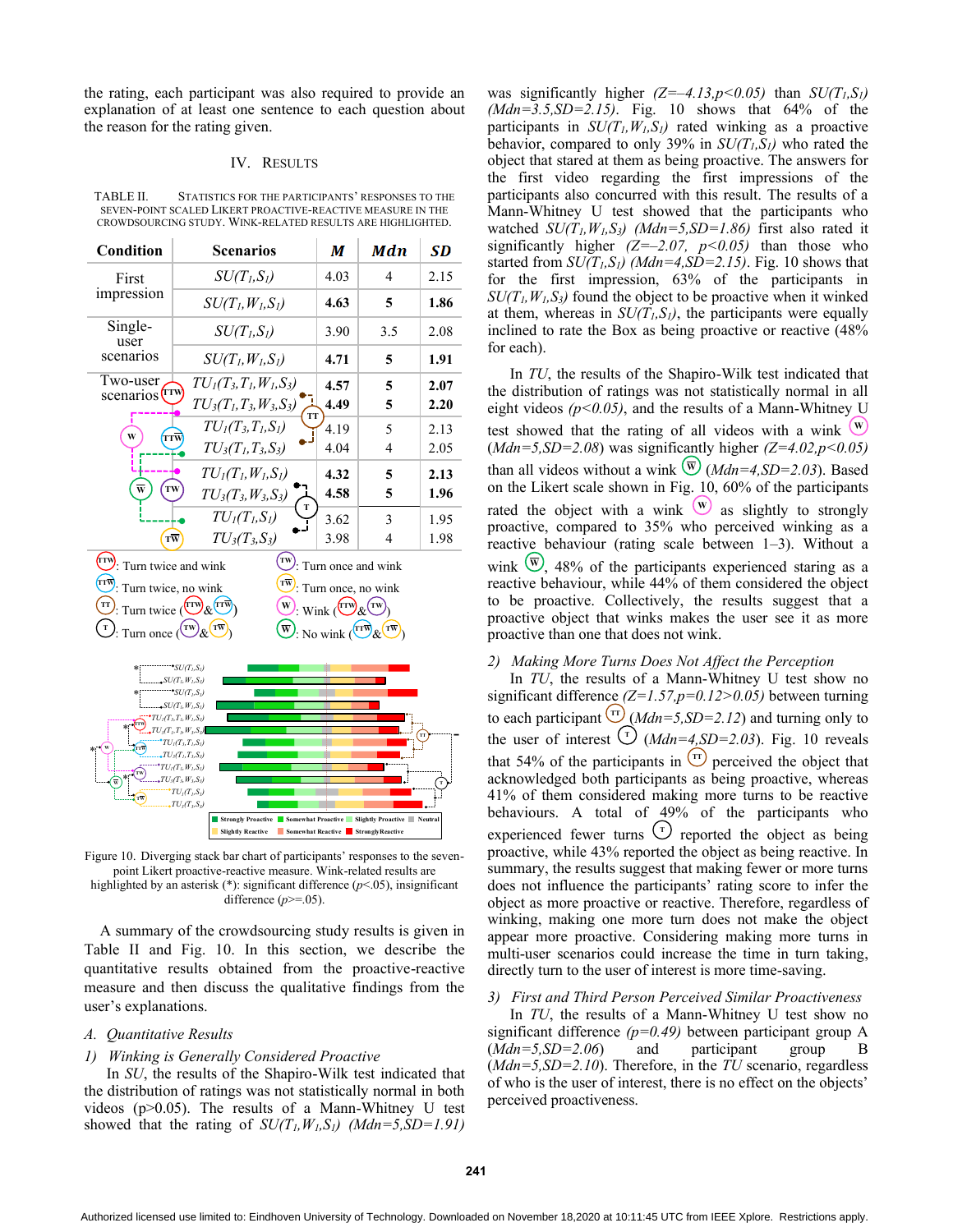The diverging stack bar in Fig. 10 shows that participants in  $SU(T_1, W_1, S_3)$  and  $SU(T_1, W_1, S_1)$  rated the object as proactive with scores of 75% and 77%, respectively. For the Frm scenarios, 57% of the participants in  $TU_1(T_3, T_1, W_1, S_3)$ and 60% of the participants in  $TU_3(T_1, T_3, W_3, S_3)$  reported the object as proactive. In  $\binom{rw}{w}$  scenarios, 63% of the participants in  $TU_1(T_1, W_1, S_1)$  and 53% in  $TU_3(T_3, W_3, S_3)$  emphasized the object as being more proactive than reactive. These results therefore suggested that regardless of whether the object winked at the participants or the third person, the participants perceived winking as proactive behavior.

For  $T'$  scenarios, 48% of the participants in  $TU_I(T_3, T_1, S_1)$ rated the object as being proactive and 46% as reactive, whereas in  $TU_3(T_1, T_3, S_3)$ , 53% of the participants considered the object to be proactive and 43% as reactive. The results show that without winking and making more turns, participants have a tendency to categorise the object as either proactive or reactive, and therefore no significant differences were found between participant groups A and B. For  $\frac{1}{\sqrt{N}}$ scenarios, 64% of the participants in  $TU_I(T_I, S_I)$  and 53% in  $TU_3(T_3, S_3)$  recognised gazing and turning towards the person of interest as reactive behaviours. The results show that behaviour without winking and less turning influenced the participants to rate the object as more reactive.

## *B. Qualitative Results*

## *1) First Impressions on Turning with a Wink*

For participants experiencing  $SU(T_1, W_1, S_1)$  as their starting point, 75 out of 120 ranked Box as being a proactive object (rating scale between 5–7). Thirty-three participants mentioned that Box was capable of initiating interaction when it winked at them, e.g., *"Box turned in my direction and tried to communicate by winking at me"* (P16) and *"Box turned and winked at me; I felt like Box initiated contact"* (P99). Seven participants reported that Box tried to influence them to collaborate: *"I was surprised Box looked at me and then winked, so I winked back"* (P35), *"When Box winked, I believe it was trying to invite me to do something"* (P79), and *"Box noticed me and we interacted by winking. It tried to get me involved in something interesting"* (P109). Five participants realised that they needed to cooperate: *"Box winked, trying to get my attention and ready for a command from me"* (P3) and *"When Box winked, it affected me and I felt that I needed to do something to respond"* (P141). However, 40 participants perceived the Box as a reactive object (rating scale between 1–3). Twenty-seven participants mentioned winking as reactive behaviour: *"Box's movements felt orchestrated and I thought that it only winked at me because it was told to"* (P6), and "*Box seems to only react when I am making eye contact with him"* (P81).

## *2) First Impressions on Turning without a Wink*

Of the participants experiencing  $SU(T_1, S_1)$  as their starting point, 57 (out of 120) participants ranked Box as being proactive (rating scale between 5–7). Thirty-four participants mentioned that Box took the initiative and made eye contact, meaning that it was proactive: *"Box turned toward me and we made eye contact"* (P51) and *"Box engaged with me first and looked at me"* (P125). Nonetheless, 58 (out of 120) participants perceived Box as a reactive object (rating scale between 1–3). Thirty-three (out

of 120) participants reported that Box was aware of their presence and reacted by turning towards them, e.g., *"Box seemed more reactive as though it became aware of my presence and then looked directly at me"* (P18) and *"Box felt very reactive. It sensed my presence and turned to look at me"* (P48). Nine (out of 120) participants stated that Box was acting in response to their presence rather than controlling the situation, e.g., *"Box was being reactive as if it was waiting for me to act first before doing its next action"* (P42) and *"Box does not do much, but it did seem at least slightly interested in what I needed to do first"* (P50).

## *3) User Experiences of Different Types of Turns*

Thirty-seven (out of 60) participants in the  $\text{triv}$  and  $\text{triv}$ experiments pointed out that acknowledgement was proactive, e.g., "*Box displayed proactive action because it acknowledged both our presences"* (P23) and *"Box considered both of us by acknowledging us"* (P7). In addition, 21 (out of 60) participants in  $\text{triv}$  and  $\text{triv}$  reported that the Box showed proactive behavior because it was able to give equal attention to both of them. For instance, *"I appreciate that Box gave its attention to both of us" (P9),* and *"Box seemed to be balancing out engaging both of us"* (P165). Nonetheless, 82 participants in  $\frac{(rrw)}{r}$  and  $\frac{(rrw)}{r}$ mentioned that since Box was responsive to their presence and incapable of making its own decisions, it was reactive: *"Box responded to our presence, but looked confused as to which one it should interact with"* (P11) and *"Box made a clear effort to observe both of us, but it I think it was unable to decide"* (P159).

Eleven (out of 30) participants in  $\overline{w}$  speculated that the Box was proactive because it showed intention to get a reply from them, "*Box acknowledged me; I assume it was waiting for me to do something"* (P17), and "*Box turned its body to square up with my gaze. I suppose Box was waiting for me to make a move*" (P73). Forty-one (out of 60) participants in  $\mathbb{C}^{\mathbb{N}}$ and **TW** reported that the Box was proactive because it was able to make its own decisions independently, e.g., *"Box seemed more active and interested in interacting with me compared to the other person"* (P50) and *"Box was proactive by aiming its attention at the other person and ignored me"* (P198). Nonetheless, twenty-four (out of 60) participants in  $T<sup>w</sup>$  and  $T<sup>w</sup>$  stated that since Box was unable to notice the presence of all the observers, it was reactive. For instance, *"Box only ever turned towards the other person and never myself"* (P144) and *"Box is reactive because it did not acknowledge the other person and was staring blankly at myself"* (P81). Twenty-eight (out of 60) participants in  $\overline{w}$ mentioned that Box reacted to them with no clear action, e.g., "*Box turned to me without giving any clue as to why it was looking at me*" (P19), and *"Box only looked at the other person but did not act towards him or engage"* (P168).

#### V. DISCUSSION

#### *A. Quantitative and Qualitative Findings*

Both findings show that the participants significantly able to differentiate the object proactive behavior with a reactive one. Through winking, the object is considered proactive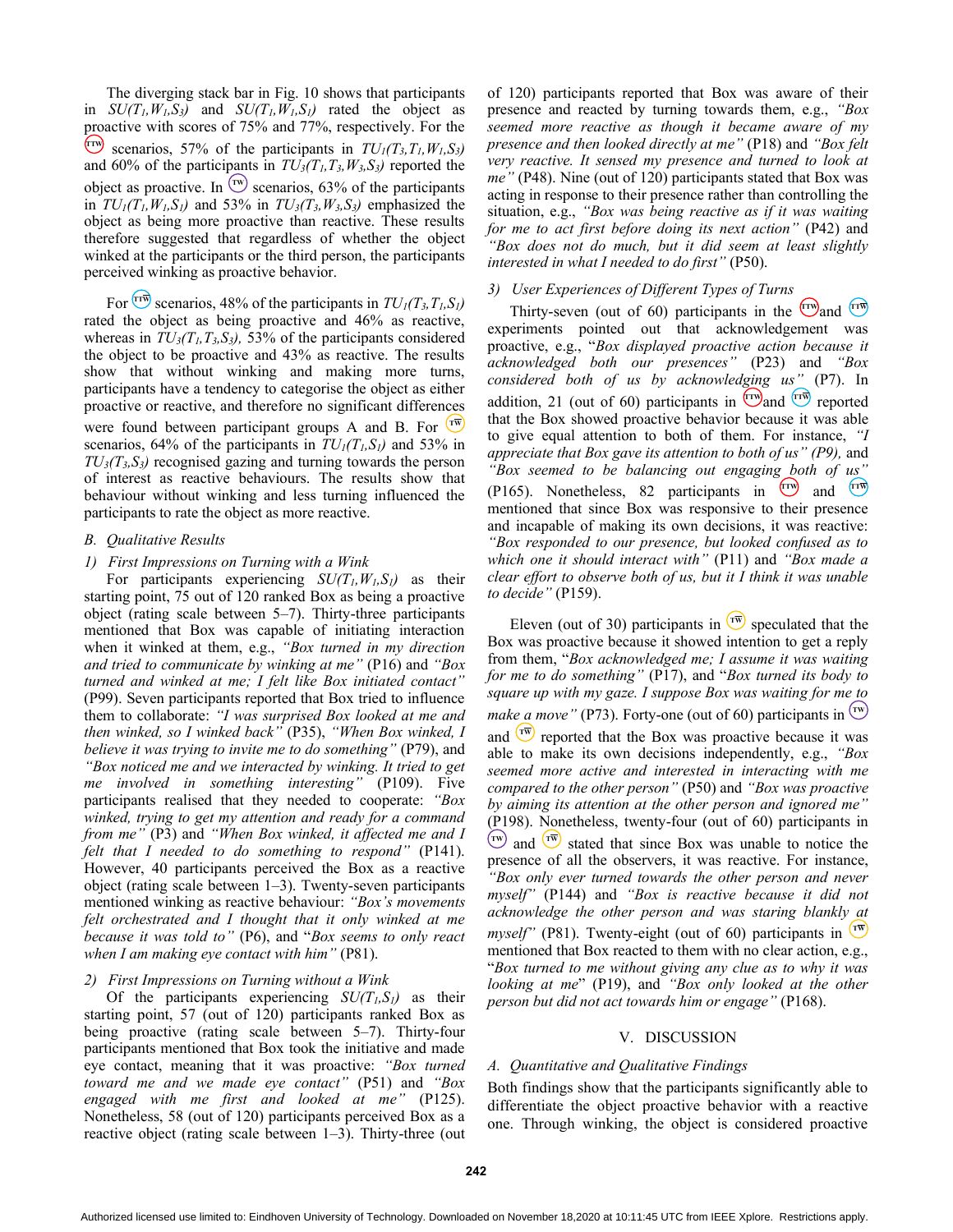whereas staring is considered reactive. However, directing its body towards the user does not make the object as more proactive. Nonetheless, for a person to experience perceptual crossing with an object, the object needs to express its proactiveness of initiative-taking. In this way, users can experience expressive interaction with the object and the quality of human-object interaction can be improved.

# *B. The Appropriateness of Winking*

Winking may be perceived as a controversial behaviour, and can convey a variety of messages that might be either harmless or offensive [19]. For example, embedding winking eyes into a gender-specific object might create sexual implications (e.g., flirting), and winking eyes on a datasensitive object might create an inappropriate expression of secret-sharing or agreement-making, as winking is often interpreted as meaningful behaviour by a receiver [6]. The meaning behind winking can also vary depending on the situation, culture and gender differences. For example, winking, especially coming from the opposite sex, is perceived as impolite gesture in many Asian countries [3] but the results may vary if an non-gendered object winks as a way of establishing contact. We therefore deliberately designed the artificial eyes with a gender-neutral appearance. In this way, the eyes can be easily mounted on any object that can be considered gender-neutral in most cases. Our crowdsourced user study evaluated the perceived proactiveness in a gender-neutral setting (i.e., Box and an abstract figurine) to prevent affecting the participants' emotions, which may in turn influence their ratings of the perceived scenarios. Future research may perpetuate on our results in a more contextdependent setting.

## *C. Communication Session during Eye-Contact*

The main focus of this study was to enable an object to initiate eye-contact engagement in perceptual crossing with an intention to be perceived. Once eye-contact engagement is detected, feedback (e.g., pupil dilation) should be provided in order to confirm the engagement. Thereafter, during the human-object communication session, natural interactions such as bodily gestures, facial expressions or voice responses could be used to enhance the embodiment while maintaining eye-contact. For example, a simple nod from the user or a beeping sound from the object may be used to show agreement while conversing with each other. Our session initiation technique provides a solid foundation for these interaction schemes.

# *D. Scalability of The Interaction Model*

The viability of the SIPO interaction model was confirmed using two-user scenarios. This model extends the traditional dyadic perceptual crossing paradigm to a triadic one, and can be extended to a multi-triadic scenario where a single object interacts with multi-users. However, it is insufficient to further extend the perceptual crossing models for fully connected of many objects and many user scenarios due to the one-to-one perceptual crossing conflicts among these objects. Inter-object connectivity and more accurate sensory and object-level negotiation are requirements for such solution.

# *E. Alternative Design and Implementations*

Winking is a subtle expression that can be realised using a simple infrastructure, i.e. an add-on LED matrix. A proactive object also can be augmented by other modalities of perceptual qualities, such as a pair of ears [31]. For example, an object with ears can turn its body orientation to show attention to the user, and then move its ear to invite the users to provide reciprocal input, such as talking to it. The object can also initiate the interactions by making sounds or verbally asking users' attention, but it can be more obtrusive if the context does not fit [10]. There are also other plausible gestures for expressing confirmation or agreement, such as head nodding or hand gestures, but these designs require more mechanical joints or an extra display. Further forms of confirmation, such as providing GUIs such as icons or progress bars on the visual display, can also express confirmation, but this introduces another layer of information that may break natural eye contact and gaze engagement.

The one degree-of-freedom rotation can be realized by simple mechanisms driven by a single motor and is a simple yet effective way to express intention based on the body formation theory [27]. It should be noted that the rotation platform was based on a noisy stepper motor that could be unpleasant for people working in a quiet environment. Silent actuation methods such as joule-heating actuators [29] is possible solutions, although the low torque could mean that the applications are limited to lightweight objects. The expressiveness of an object can be enriched by increasing the number of degrees of freedom, such as adding more joints, the object might be perceived more like a robot. This research attempts to present design guidelines that are generalizable to object design so that even an abstract primitive may be designed to take initiative in engagement.

The camera module used for gaze and face tracking generally lead to privacy issues [12], especially when a device is internet-connected. LIDAR [16] can be used as an alternative solution for tracking user's body formation, although the granularity is lower than camera. Otherwise, data protection and obfuscation services are required, and the system should drain the data without making it for another uses. However, these solutions need to be made explicit to the users, so that they are aware of them.

## *F. Future Work*

We used initiation-taking as our starting point for designing human-object perceptual crossing interaction design. We proposed the SIPO interaction model and evaluated the key aspect of expressing the intention. Although we carried out a 240-participant crowdsourcing study for validation, further evaluation in a real-world setting would be useful in understanding the issues in real-world deployment. Understanding how to apply the enabled humanobject perceptual crossing interaction design in longer-term problem solving is a possible direction for future work. Future research should also consider enabling the object to be aware of the context in which it is situated. Even though the initiation occurs silently in the background, it might still disturb an ongoing discussion or introduce an unnecessary distraction. Being able to identify and adapt to the social norms of the context could further improve the social appropriateness of session initiation.